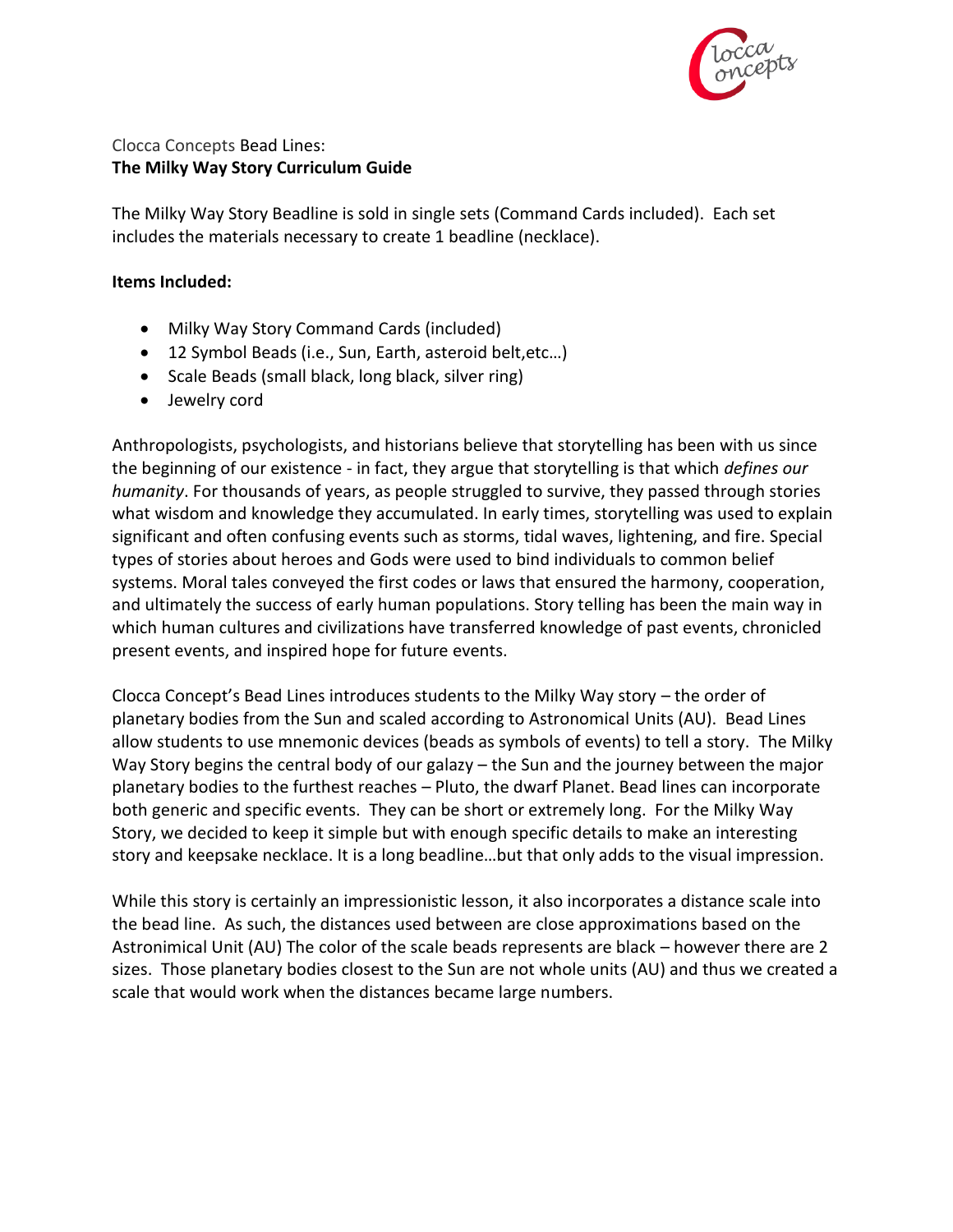

# **The Scale:**

For general reference, we can say that one astronomical unit (AU) represents the mean distance between the Earth and our sun. An AU is approximately 93 million miles (150 million km). It's approximately 8 light-minutes.

More exactly, one astronomical unit (AU) = 92,955,807 miles (149,597,871 km).

1 small black seed bead = 1/10 AU

2 long black seed beads = 1 AU

 $1 AU = 150$  million km

This allows students to count the distance on the beadline! To make the counting easier, we also decided to add the silver ring bead after each AU. So after each 10 small black seed beads (no matter how many other symbolic beads are in between them), you would place a silver ring bead OR after every 2 long black seed beads. This allows the student to count Astronomical Units easily on the beadline.

Directions for Use:

- 1. Place Milky Way Story Command Cards in order from the Sun to Pluto.
- 2. Lay out the jewelry cord and the beads.
- 3. Note to students the use of scale beads:
	- $\bullet$  10 Small Black Seed Bead = 1 AU = 2 long black seed beads
	- $\bullet$  1 AU = 150 million km
- 4. Beginning with the Sun, follow instructions presented on the Command Cards.
- 5. When the story is complete, tie each end of jewelry cord into a knot.
- 6. Have student recite their story to another student(s).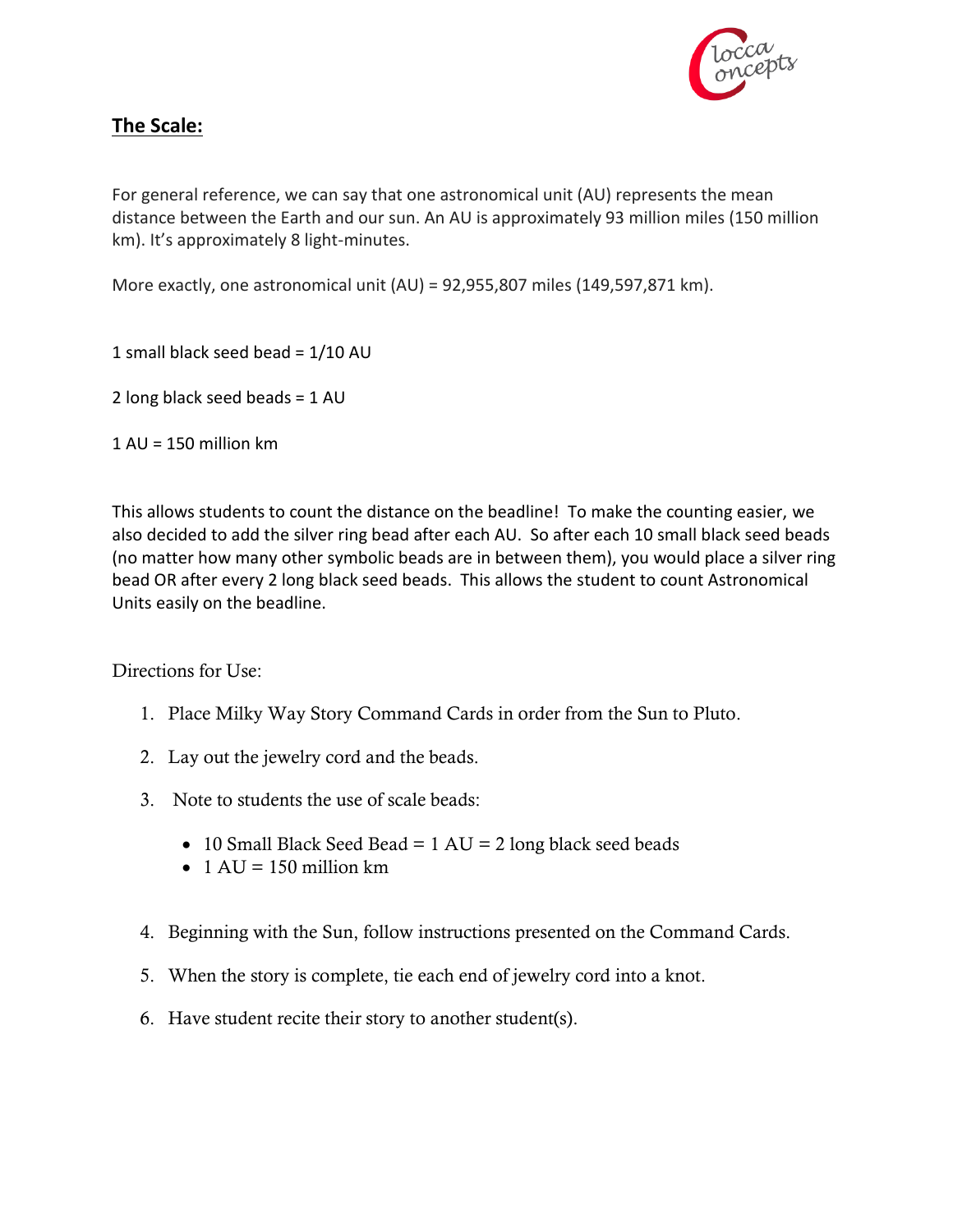

## Background Notes:

For general reference, we can say that one astronomical unit (AU) represents the mean distance between the Earth and our sun. An AU is approximately 93 million miles (150 million km). It's approximately 8 light-minutes.

More exactly, one astronomical unit (AU) = 92,955,807 miles (149,597,871 km).

Earth's orbit around the sun isn't a perfect circle. So Earth's distance from the sun changes throughout the year. Astronomers give the Earth's changing distance throughout the year relative to the astronomical unit, too. For instance, when the Earth is at *perihelion* – its nearest point to the sun for the year, in January – it's about 0.983 AU from the sun. When our planet swings out to *aphelion* – its farthest point, in July – we're about 1.017 AU away from the sun.



#### **Mean distance [\(semi-major axis\)](http://www.mathopenref.com/ellipsesemiaxes.html) from sun to each planet, in AU.**

Mercury: 0.387 AU Venus: 0.723 AU Earth: 1.000 AU Mars: 1.524 AU Jupiter: 5.203 AU Saturn: 9.582 AU Uranus: 19.201 AU Neptune: 30.047 AU